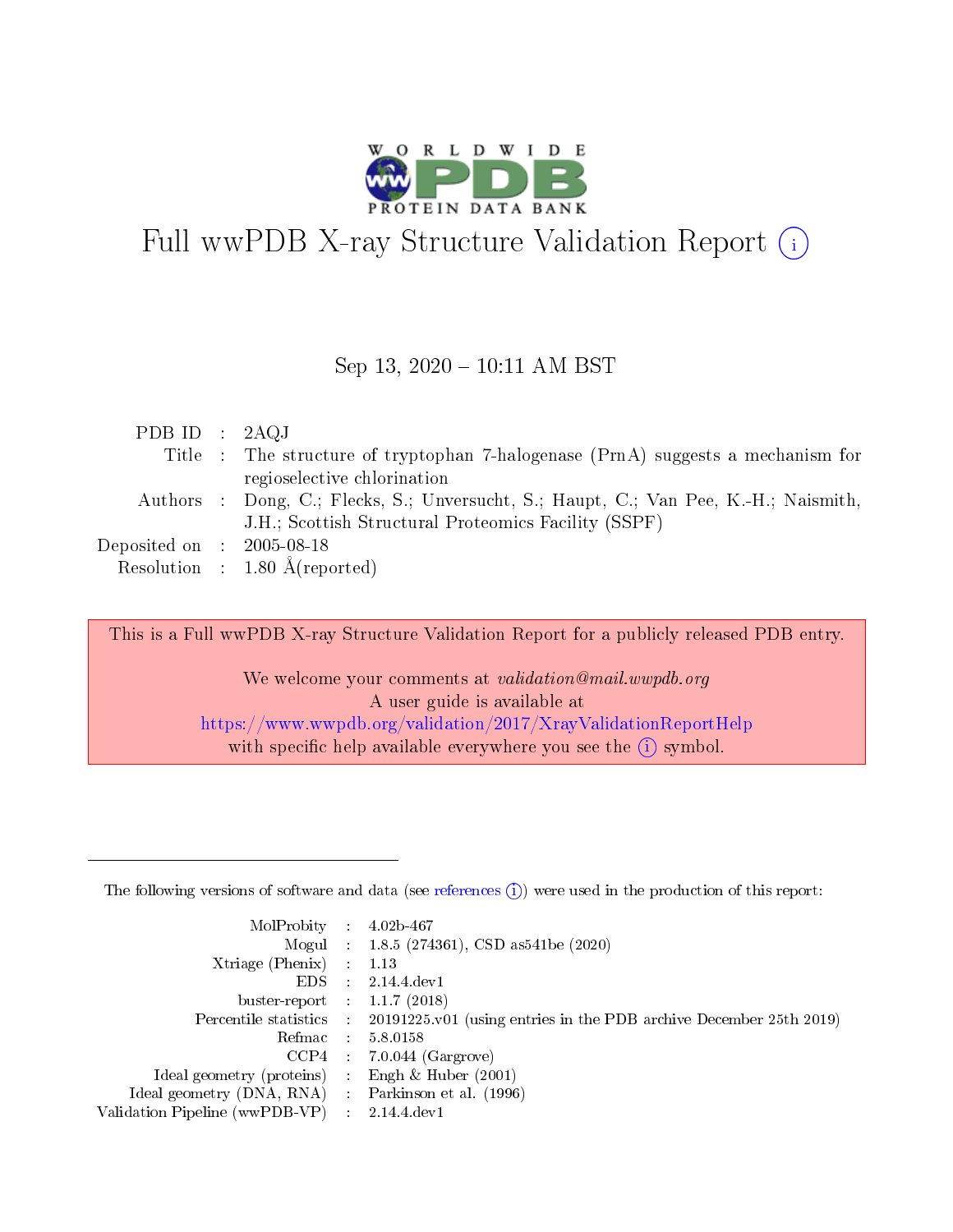# 1 [O](https://www.wwpdb.org/validation/2017/XrayValidationReportHelp#overall_quality)verall quality at a glance  $(i)$

The following experimental techniques were used to determine the structure: X-RAY DIFFRACTION

The reported resolution of this entry is 1.80 Å.

Percentile scores (ranging between 0-100) for global validation metrics of the entry are shown in the following graphic. The table shows the number of entries on which the scores are based.



| Metric                | Whole archive<br>$(\#\text{Entries})$ | Similar resolution<br>$(\#\text{Entries}, \text{resolution range}(\text{\AA}))$ |
|-----------------------|---------------------------------------|---------------------------------------------------------------------------------|
| $\mathcal{R}_{free}$  | 130704                                | $5950(1.80-1.80)$                                                               |
| Clashscore            | 141614                                | 6793 $(1.80-1.80)$                                                              |
| Ramachandran outliers | 138981                                | 6697 $(1.80-1.80)$                                                              |
| Sidechain outliers    | 138945                                | 6696 (1.80-1.80)                                                                |

The table below summarises the geometric issues observed across the polymeric chains and their fit to the electron density. The red, orange, yellow and green segments on the lower bar indicate the fraction of residues that contain outliers for  $>=3, 2, 1$  and 0 types of geometric quality criteria respectively. A grey segment represents the fraction of residues that are not modelled. The numeric value for each fraction is indicated below the corresponding segment, with a dot representing fractions  $\epsilon = 5\%$ 

| $\cap$ hoin<br>папг | Length | Quality of chain |    |  |
|---------------------|--------|------------------|----|--|
|                     | 538    | 87%              | 9% |  |

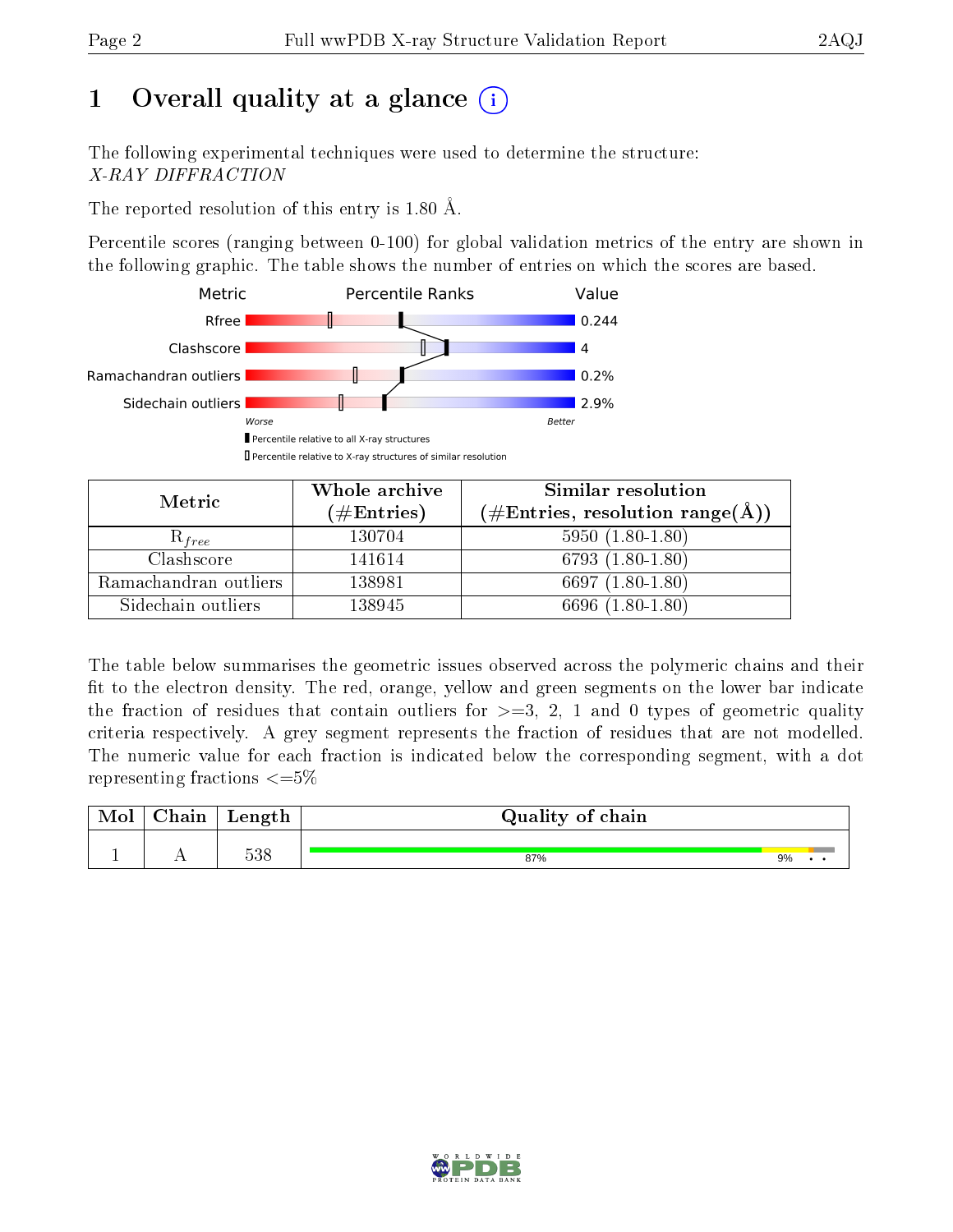# 2 Entry composition  $\left( \cdot \right)$

There are 5 unique types of molecules in this entry. The entry contains 4624 atoms, of which 0 are hydrogens and 0 are deuteriums.

In the tables below, the ZeroOcc column contains the number of atoms modelled with zero occupancy, the AltConf column contains the number of residues with at least one atom in alternate conformation and the Trace column contains the number of residues modelled with at most 2 atoms.

Molecule 1 is a protein called tryptophan halogenase, PrnA.

| Mol | Chain | Residues | $\rm{Atoms}$   |      |     |     | ZeroOcc | $\mid$ AltConf $\mid$ | $\operatorname{Trace}\nolimits$ |  |
|-----|-------|----------|----------------|------|-----|-----|---------|-----------------------|---------------------------------|--|
|     |       | 517      | l'otal<br>4162 | 2659 | 722 | 761 | 20      |                       |                                 |  |

Molecule 2 is CHLORIDE ION (three-letter code: CL) (formula: Cl).

|  | $\mid$ Chain $\mid$ Residues $\mid$ | Atoms | ZeroOcc   AltConf |
|--|-------------------------------------|-------|-------------------|
|  |                                     | Total |                   |

• Molecule 3 is TRYPTOPHAN (three-letter code: TRP) (formula:  $C_{11}H_{12}N_2O_2$ ).



| Mol | $\mid$ Chain $\mid$ Residues | Atoms     |  |  |  | $ZeroOcc \mid AltConf \mid$ |
|-----|------------------------------|-----------|--|--|--|-----------------------------|
|     |                              | Total C N |  |  |  |                             |

• Molecule 4 is FLAVIN-ADENINE DINUCLEOTIDE (three-letter code: FAD) (formula:

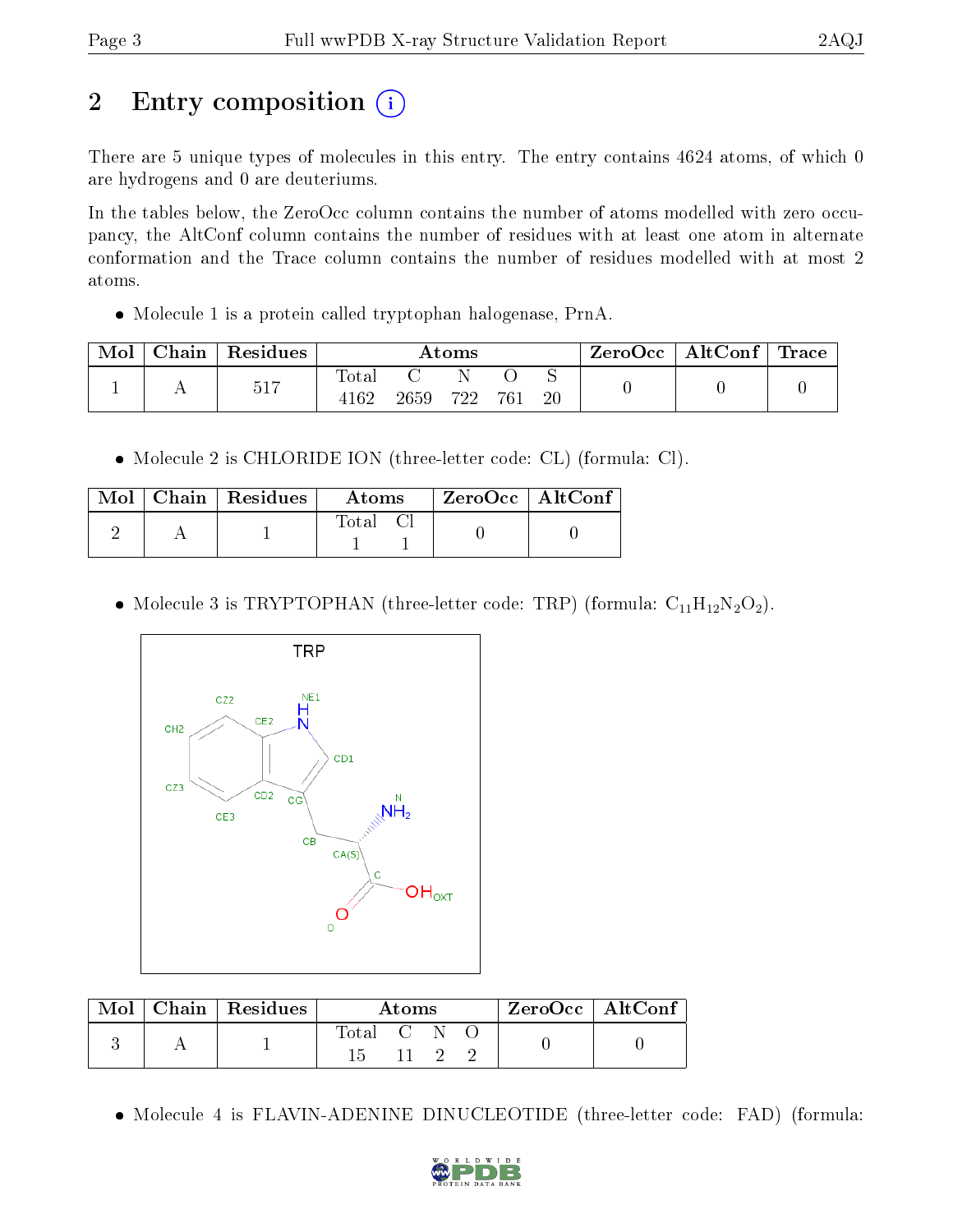### $\mathrm{C}_{27}\mathrm{H}_{33}\mathrm{N}_{9}\mathrm{O}_{15}\mathrm{P}_{2}\big).$



| Mol | Chain   Residues | Atoms             |    |                |    | $ZeroOcc \mid AltConf$ |  |
|-----|------------------|-------------------|----|----------------|----|------------------------|--|
|     |                  | Total C N O<br>53 | 27 | $\overline{9}$ | 15 |                        |  |

• Molecule 5 is water.

|  | $Mol$   Chain   Residues | Atoms                     | $ZeroOcc \mid AltConf \mid$ |
|--|--------------------------|---------------------------|-----------------------------|
|  | 393                      | $\rm Total$<br>393<br>393 |                             |

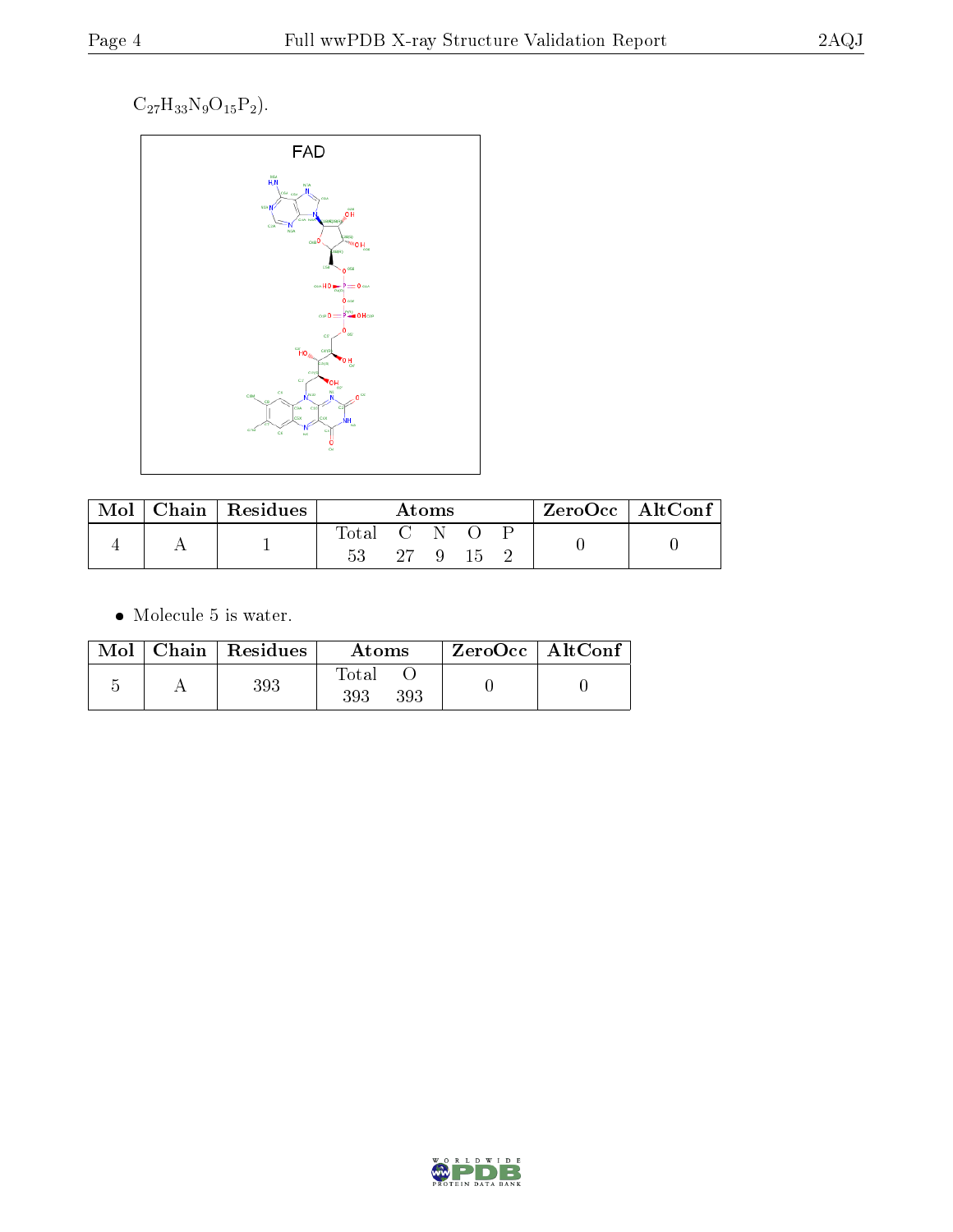# 3 Residue-property plots  $(i)$

These plots are drawn for all protein, RNA, DNA and oligosaccharide chains in the entry. The first graphic for a chain summarises the proportions of the various outlier classes displayed in the second graphic. The second graphic shows the sequence view annotated by issues in geometry. Residues are color-coded according to the number of geometric quality criteria for which they contain at least one outlier: green  $= 0$ , yellow  $= 1$ , orange  $= 2$  and red  $= 3$  or more. Stretches of 2 or more consecutive residues without any outlier are shown as a green connector. Residues present in the sample, but not in the model, are shown in grey.



• Molecule 1: tryptophan halogenase, PrnA

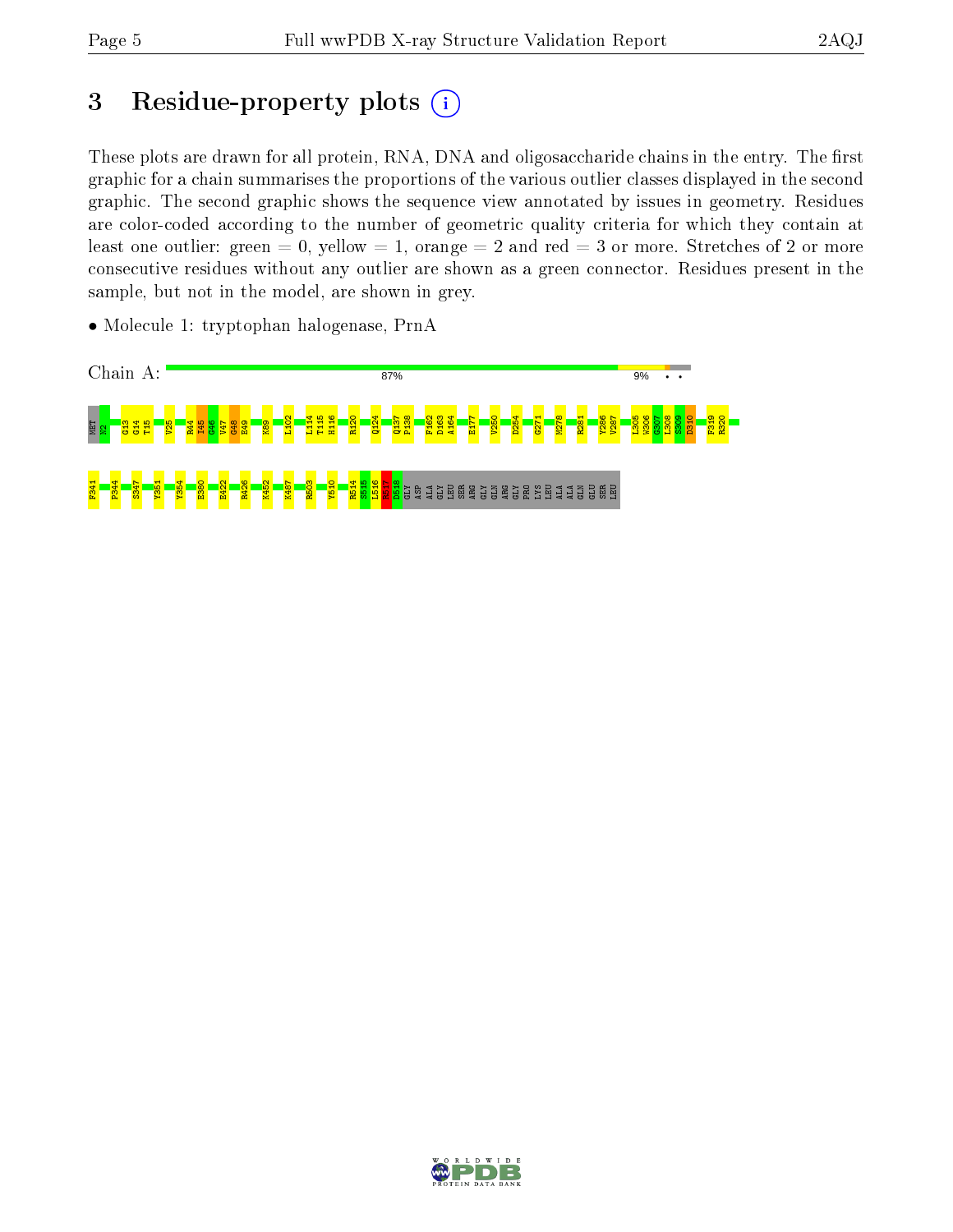# 4 Data and refinement statistics  $(i)$

| Property                                                         | Value                                            | Source     |
|------------------------------------------------------------------|--------------------------------------------------|------------|
| Space group                                                      | P 43 21 2                                        | Depositor  |
| Cell constants                                                   | $67.63\AA$ $67.63\AA$ $276.03\AA$                | Depositor  |
| a, b, c, $\alpha$ , $\beta$ , $\gamma$                           | $90.00^{\circ}$ $90.00^{\circ}$<br>$90.00^\circ$ |            |
| Resolution $(A)$                                                 | 54.66<br>$-1.80$                                 | Depositor  |
|                                                                  | 54.49<br>$-1.80$                                 | <b>EDS</b> |
| % Data completeness                                              | $93.1(54.66-1.80)$                               | Depositor  |
| (in resolution range)                                            | 93.1 (54.49-1.80)                                | <b>EDS</b> |
| $R_{merge}$                                                      | 0.07                                             | Depositor  |
| $\mathrm{R}_{sym}$                                               | 0.07                                             | Depositor  |
| $\sqrt{I/\sigma(I)} > 1$                                         | 2.61 (at $1.80\text{\AA}$ )                      | Xtriage    |
| Refinement program                                               | <b>REFMAC</b>                                    | Depositor  |
|                                                                  | $0.168$ ,<br>0.202                               | Depositor  |
| $R, R_{free}$                                                    | 0.223,<br>0.244                                  | DCC        |
| $R_{free}$ test set                                              | 2857 reflections $(5.05\%)$                      | wwPDB-VP   |
| Wilson B-factor $(A^2)$                                          | 25.6                                             | Xtriage    |
| Anisotropy                                                       | 0.206                                            | Xtriage    |
| Bulk solvent $k_{sol}(\text{e}/\text{A}^3), B_{sol}(\text{A}^2)$ | $0.37$ , 36.8                                    | <b>EDS</b> |
| L-test for $\mathrm{twinning}^2$                                 | $< L >$ = 0.48, $< L2 >$ = 0.32                  | Xtriage    |
| Estimated twinning fraction                                      | No twinning to report.                           | Xtriage    |
| $F_o, F_c$ correlation                                           | 0.94                                             | <b>EDS</b> |
| Total number of atoms                                            | 4624                                             | wwPDB-VP   |
| Average B, all atoms $(A^2)$                                     | 29.0                                             | wwPDB-VP   |

Xtriage's analysis on translational NCS is as follows: The largest off-origin peak in the Patterson function is  $3.41\%$  of the height of the origin peak. No significant pseudotranslation is detected.

<sup>&</sup>lt;sup>2</sup>Theoretical values of  $\langle |L| \rangle$ ,  $\langle L^2 \rangle$  for acentric reflections are 0.5, 0.333 respectively for untwinned datasets, and 0.375, 0.2 for perfectly twinned datasets.



<span id="page-5-1"></span><span id="page-5-0"></span><sup>1</sup> Intensities estimated from amplitudes.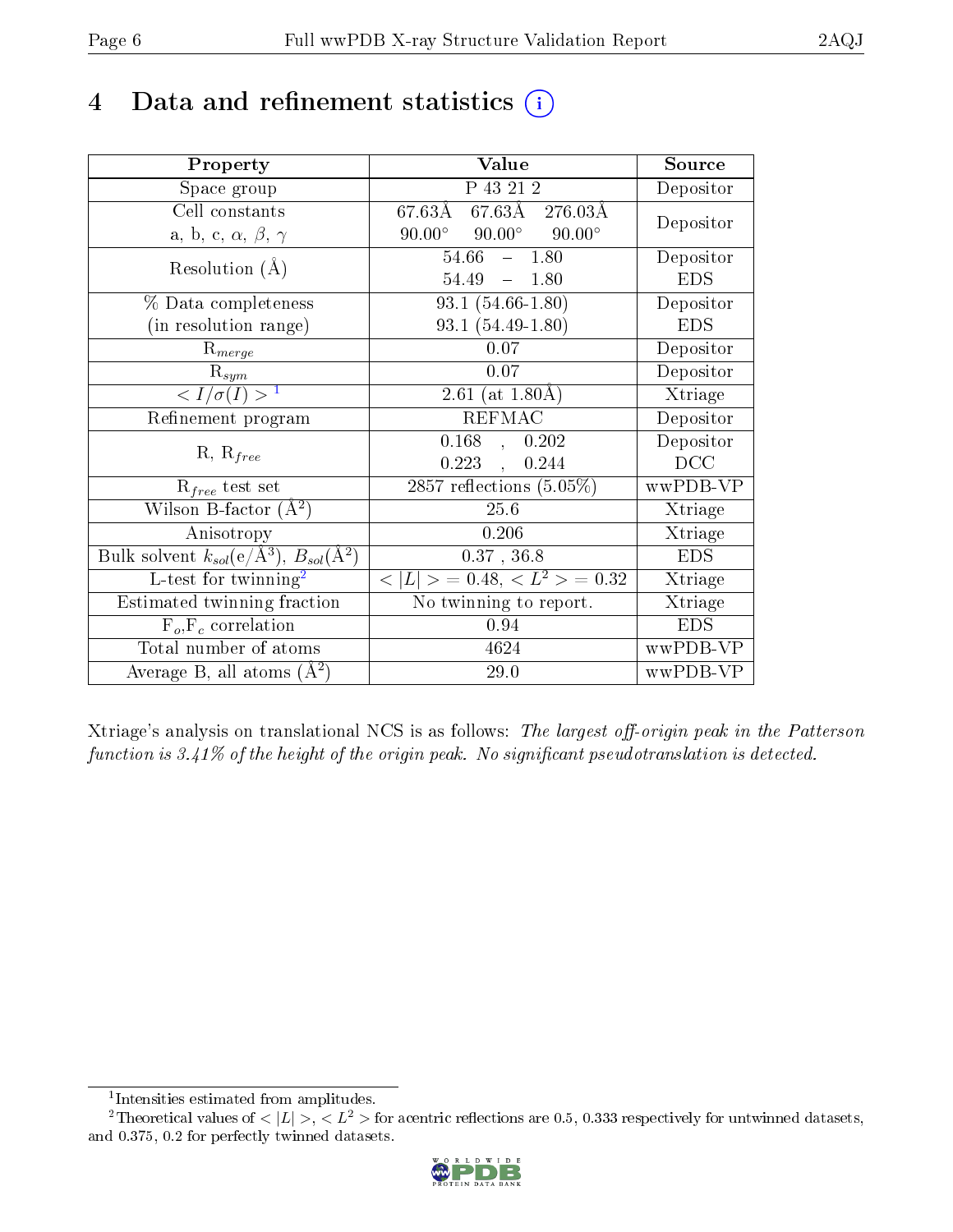# 5 Model quality  $(i)$

## 5.1 Standard geometry  $(i)$

Bond lengths and bond angles in the following residue types are not validated in this section: FAD, CL

The Z score for a bond length (or angle) is the number of standard deviations the observed value is removed from the expected value. A bond length (or angle) with  $|Z| > 5$  is considered an outlier worth inspection. RMSZ is the root-mean-square of all Z scores of the bond lengths (or angles).

| Mol | Chain |      | Bond lengths                   | Bond angles |                    |  |
|-----|-------|------|--------------------------------|-------------|--------------------|--|
|     |       |      | $RMSZ$ $\mid \# Z  > 5$   RMSZ |             | $\# Z  > 5$        |  |
|     |       | 0.64 | 0/4277                         | 0.71        | $2/5806$ $(0.0\%)$ |  |

There are no bond length outliers.

All (2) bond angle outliers are listed below:

| $\bf{Mol}$ | $\vert$ Chain $\vert$ Res $\vert$ Type $\vert$ |                  | Atoms                                 |         | Observed( $^{\circ}$ )   Ideal( $^{\circ}$ ) |        |
|------------|------------------------------------------------|------------------|---------------------------------------|---------|----------------------------------------------|--------|
|            |                                                | 102 <sub>1</sub> | └ LEU   CA-CB-CG   -6.74 <sub>+</sub> |         | 99.79                                        | 115.30 |
|            |                                                |                  | N-CA-C                                | $-5.74$ | 98.74                                        | 113 10 |

There are no chirality outliers.

There are no planarity outliers.

## 5.2 Too-close contacts  $(i)$

In the following table, the Non-H and H(model) columns list the number of non-hydrogen atoms and hydrogen atoms in the chain respectively. The H(added) column lists the number of hydrogen atoms added and optimized by MolProbity. The Clashes column lists the number of clashes within the asymmetric unit, whereas Symm-Clashes lists symmetry related clashes.

|  |      |      |    | Mol   Chain   Non-H   H(model)   H(added)   Clashes   Symm-Clashes |
|--|------|------|----|--------------------------------------------------------------------|
|  | 4162 | 4028 | 37 |                                                                    |
|  |      |      |    |                                                                    |
|  | 15   |      |    |                                                                    |
|  | 53   |      |    |                                                                    |
|  | 393  |      |    |                                                                    |
|  | 4624 | 4068 | 27 |                                                                    |

The all-atom clashscore is defined as the number of clashes found per 1000 atoms (including hydrogen atoms). The all-atom clashscore for this structure is 4.

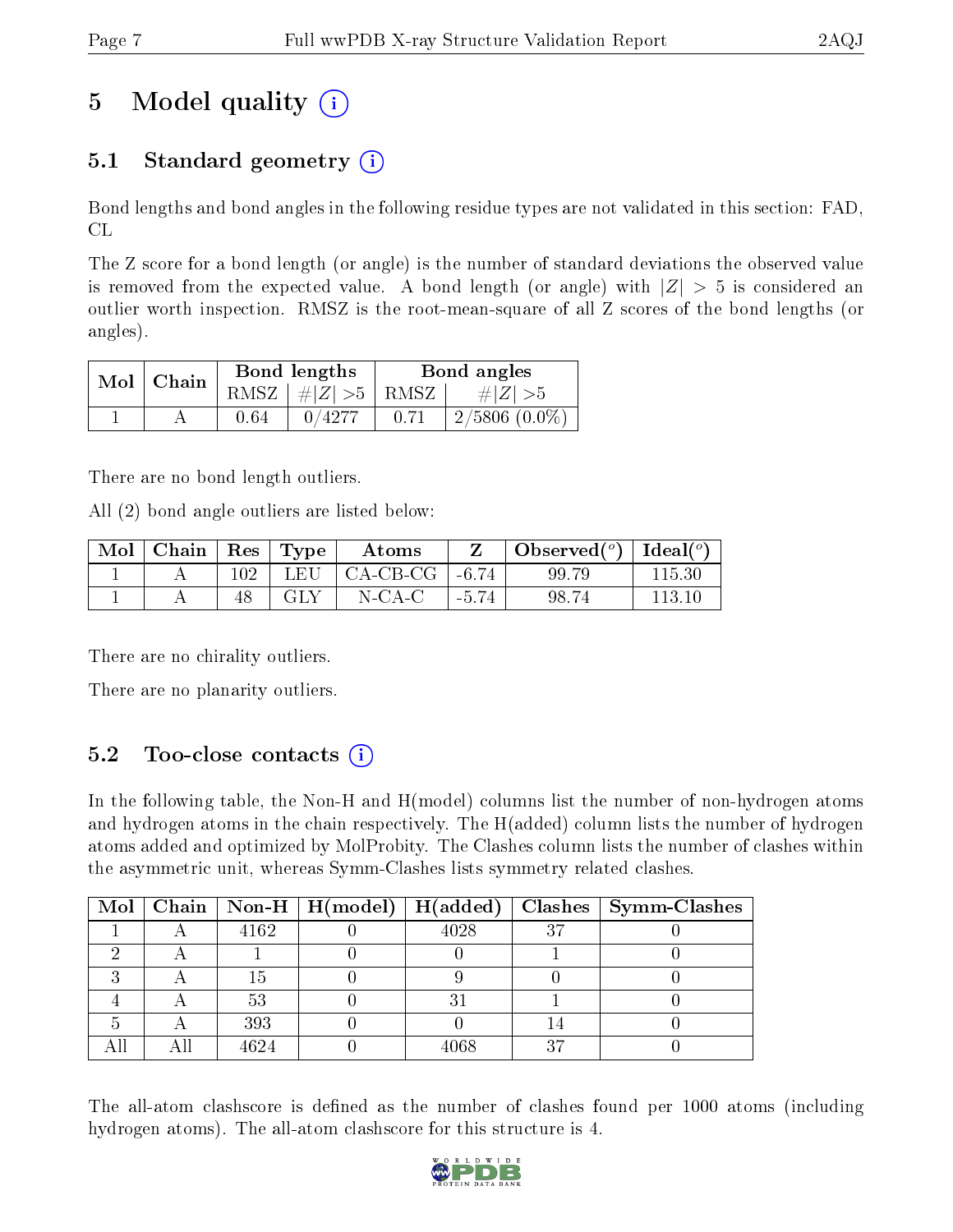| Atom-1                       | Atom-2                          | Interatomic    | Clash         |
|------------------------------|---------------------------------|----------------|---------------|
|                              |                                 | distance $(A)$ | overlap $(A)$ |
| 1: A:310: ASP:HB2            | 5:A:972:HOH:O                   | 1.79           | 0.81          |
| 1:A:422:GLU:HG2              | 1:A:426:ARG:HH12                | 1.56           | 0.70          |
| 1: A: 163: ASP:HA            | 5:A:1046:HOH:O                  | 1.93           | 0.69          |
| 1:A:14:GLY:HAZ               | 1:A:44:ARG:HD2                  | 1.75           | 0.67          |
| 1: A:422: GLU: HG2           | 1:A:426:ARG:NH1                 | 2.09           | 0.66          |
| 1:A:305:LEU:HD13             | 5:A:985:HOH:O                   | 1.98           | 0.64          |
| 1:A:47:VAL:HG22              | 5:A:1077:HOH:O                  | 1.98           | 0.62          |
| 1:A:380:GLU:OE1              | 1:A:452:LYS:HE2                 | 2.00           | 0.62          |
| 1:A:45:ILE:HA                | 5:A:866:HOH:O                   | 2.01           | 0.60          |
| 1:A:49:GLU:OE1               | 1:A:164:ALA:HB2                 | 2.01           | 0.60          |
| $1:A:48:GLY:H\overline{A2}$  | 5:A:1046:HOH:O                  | 2.01           | 0.59          |
| 1:A:250:VAL:HG22             | 1:A:308:LEU:HD11                | 1.85           | 0.58          |
| 1:A:47:VAL:HG13              | 5:A:1077:HOH:O                  | 2.03           | 0.58          |
| $1:A:426:ARG:\overline{HD2}$ | 5:A:1074:HOH:O                  | 2.04           | 0.57          |
| 1: A:115:THR:OG1             | 1:A:116:HIS:HD2                 | 1.88           | 0.57          |
| 1:A:344:PRO:HA               | 2:A:700:CL:CL                   | 2.42           | 0.57          |
| 1:A:517:ARG:HH11             | 1:A:517:ARG:HB2                 | 1.69           | $0.56\,$      |
| 1:A:120:ARG:NH2              | 1:A:124:GLN:HE22                | 2.03           | 0.56          |
| 1: A:422: GLU:CG             | 1:A:426:ARG:HH12                | 2.20           | 0.53          |
| 1: A:516:LEU:O               | 1:A:517:ARG:HB2                 | 2.09           | 0.53          |
| 1: A:306:TRP:HB2             | 1:A:308:LEU:HG                  | 1.93           | 0.50          |
| 1: A:13: GLY:O               | 1:A:44:ARG:HD3                  | 2.13           | 0.49          |
| 1: A:426:ARG:NE              | 5:A:1074:HOH:O                  | 2.46           | 0.49          |
| 1:A:14:GLY:HA2               | 1:A:44:ARG:CD                   | 2.42           | 0.48          |
| 1:A:426:ARG:CD               | 5:A:1074:HOH:O                  | 2.60           | 0.47          |
| 1:A:514:ARG:O                | 1:A:517:ARG:HA                  | 2.15           | 0.47          |
| 1: A:319: PHE:CD1            | 1:A:341:PHE:CE2                 | 3.03           | 0.47          |
| 1:A:47:VAL:CG2               | 5:A:1077:HOH:O                  | 2.61           | 0.46          |
| 1:A:254:ASP:HB3              | 1: A:510: TYR: CD1              | 2.51           | 0.45          |
| 1:A:347:SER:OG               | 5:A:1072:HOH:O                  | 2.21           | 0.44          |
| 1: A:271: GLY:HA3            | 1:A:287:VAL:O                   | 2.17           | 0.44          |
| $1: A: 15: THR: HB$          | 4:A:600:FAD:H5'2                | 2.00           | 0.43          |
| 1:A:47:VAL:CG1               | 5:A:1077:HOH:O                  | 2.65           | 0.42          |
| 1: A: 351: TYR: HA           | $1: A: 354: TYR: \overline{CZ}$ | 2.55           | 0.42          |
| 1:A:120:ARG:HH22             | 1: A:124: GLN: HE22             | 1.68           | 0.41          |
| 1:A:487:LYS:HG3              | 5:A:861:HOH:O                   | 2.20           | 0.41          |
| 1: A: 137: GLN:N             | 1:A:138:PRO:CD                  | 2.84           | 0.40          |

All (37) close contacts within the same asymmetric unit are listed below, sorted by their clash magnitude.

There are no symmetry-related clashes.

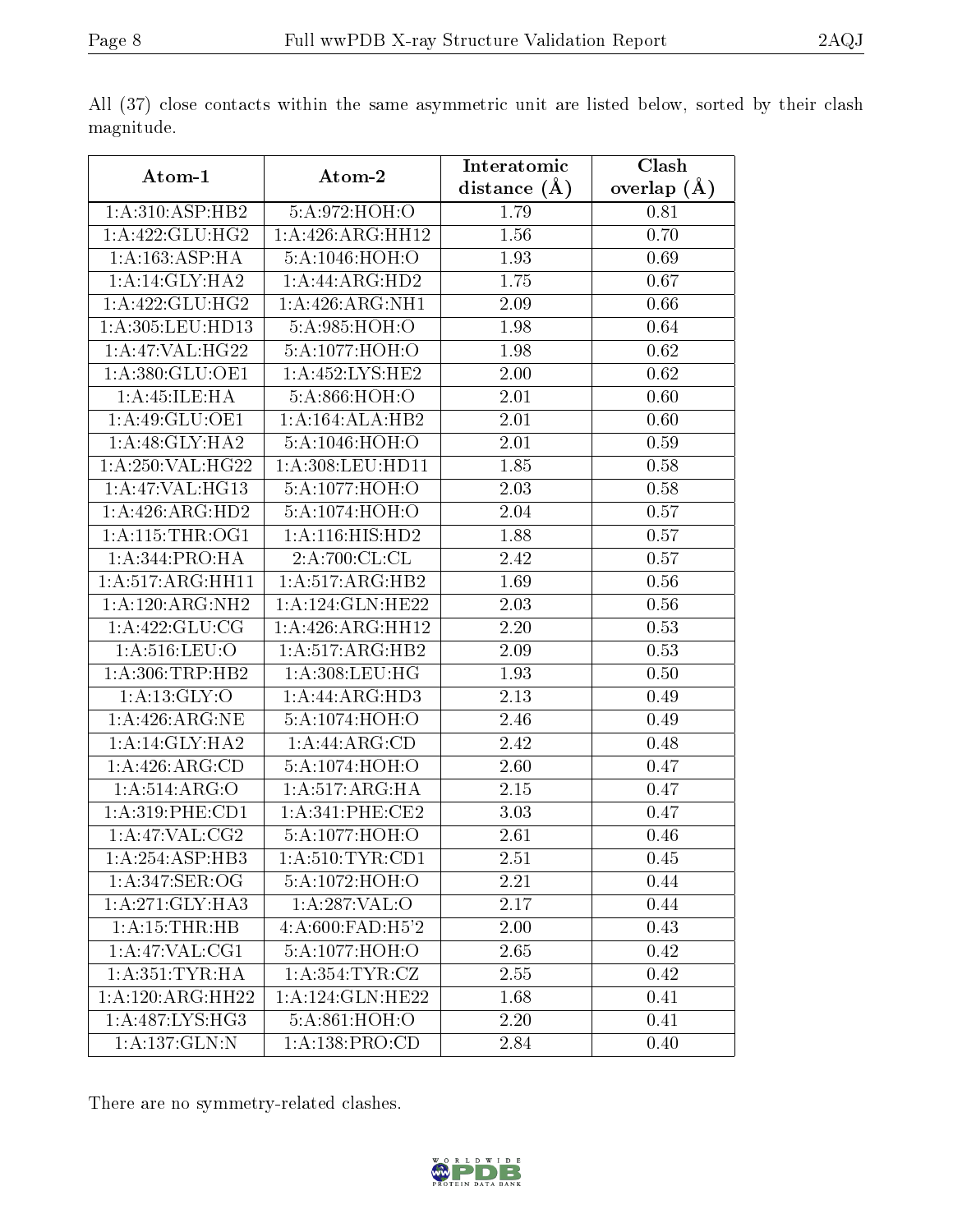## 5.3 Torsion angles (i)

### 5.3.1 Protein backbone  $(i)$

In the following table, the Percentiles column shows the percent Ramachandran outliers of the chain as a percentile score with respect to all X-ray entries followed by that with respect to entries of similar resolution.

The Analysed column shows the number of residues for which the backbone conformation was analysed, and the total number of residues.

| Mol   Chain | $\boldsymbol{\mathrm{Analysed}}$             |  | Favoured   Allowed   Outliers   Percentiles |  |
|-------------|----------------------------------------------|--|---------------------------------------------|--|
|             | 515/538 (96%)   499 (97%)   15 (3%)   1 (0%) |  | $47 \overline{\smash{\big)}\ 33}$           |  |

All (1) Ramachandran outliers are listed below:

| Mol | Chain | $\parallel$ Res | Type: |
|-----|-------|-----------------|-------|
|     |       |                 |       |

### 5.3.2 Protein sidechains  $(i)$

In the following table, the Percentiles column shows the percent sidechain outliers of the chain as a percentile score with respect to all X-ray entries followed by that with respect to entries of similar resolution.

The Analysed column shows the number of residues for which the sidechain conformation was analysed, and the total number of residues.

| $\mid$ Mol $\mid$ Chain $\mid$ | Analysed                                 |  | Rotameric   Outliers   Percentiles |  |
|--------------------------------|------------------------------------------|--|------------------------------------|--|
|                                | $444/458$ (97\%)   431 (97\%)   13 (3\%) |  | $\vert 42 \vert \vert 29 \vert$    |  |

All (13) residues with a non-rotameric sidechain are listed below:

| Mol | Chain        | Res | Type       |
|-----|--------------|-----|------------|
| 1   | А            | 25  | VAL        |
| 1   | А            | 45  | ILE        |
| 1   | А            | 89  | <b>LYS</b> |
| 1   | A            | 114 | LEU        |
| 1   | А            | 162 | PHE        |
| 1   | А            | 177 | GLU        |
| 1   | $\mathbf{A}$ | 278 | MET        |
| 1   | A            | 281 | $\rm{ARG}$ |
| 1   | А            | 286 | TYR        |
|     |              | 310 | ASP        |

Continued on next page...

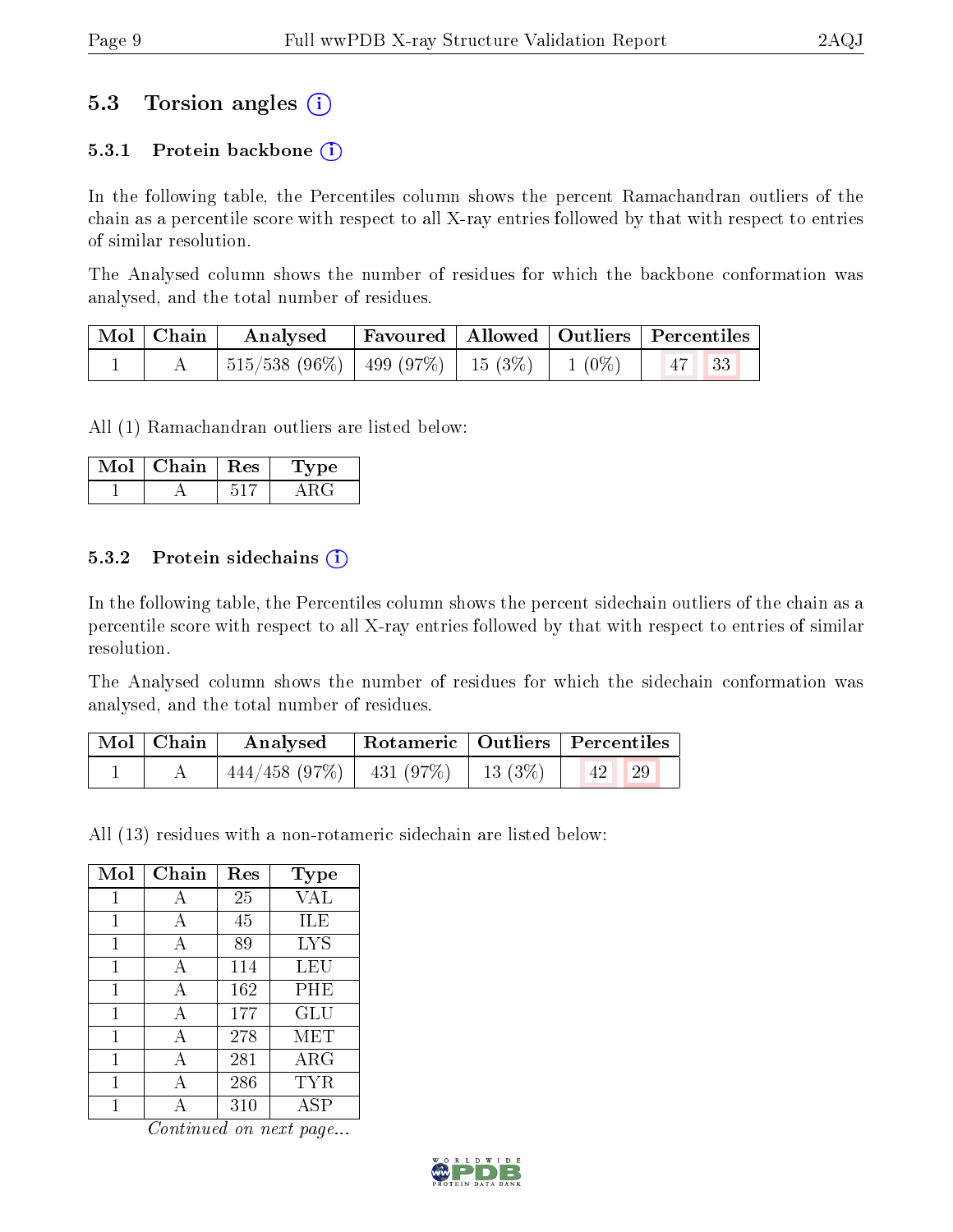Continued from previous page...

| $\operatorname{Mol}$ | Chain | Res | Type        |
|----------------------|-------|-----|-------------|
|                      |       | 320 | $\rm{ARG}$  |
|                      |       | 503 | ${\rm ARG}$ |
|                      |       | 517 | ARG         |

Some sidechains can be flipped to improve hydrogen bonding and reduce clashes. All (2) such sidechains are listed below:

| Mol | Chain | Res | Type |
|-----|-------|-----|------|
|     |       | 116 |      |
|     |       |     | GLN  |

#### 5.3.3 RNA  $(i)$

There are no RNA molecules in this entry.

### 5.4 Non-standard residues in protein, DNA, RNA chains (i)

There are no non-standard protein/DNA/RNA residues in this entry.

### 5.5 Carbohydrates (i)

There are no monosaccharides in this entry.

### 5.6 Ligand geometry  $(i)$

Of 3 ligands modelled in this entry, 1 is monoatomic - leaving 2 for Mogul analysis.

In the following table, the Counts columns list the number of bonds (or angles) for which Mogul statistics could be retrieved, the number of bonds (or angles) that are observed in the model and the number of bonds (or angles) that are defined in the Chemical Component Dictionary. The Link column lists molecule types, if any, to which the group is linked. The Z score for a bond length (or angle) is the number of standard deviations the observed value is removed from the expected value. A bond length (or angle) with  $|Z| > 2$  is considered an outlier worth inspection. RMSZ is the root-mean-square of all Z scores of the bond lengths (or angles).

| Mol |             | $\mid$ Chain $\mid$ |                      | $\mathop{\rm Link}\nolimits$ |            | Bond lengths |         |          | Bond angles |         |  |
|-----|-------------|---------------------|----------------------|------------------------------|------------|--------------|---------|----------|-------------|---------|--|
|     | Type        |                     | $\operatorname{Res}$ |                              | Counts     | RMSZ         | # Z     | Counts   | RMSZ        | Z       |  |
| k)  | TRP         |                     | 650                  | $\qquad \qquad \blacksquare$ | 12,16,16   | 1.16         | $(8\%)$ | 12,22,22 | 0.54        |         |  |
|     | ${\rm FAL}$ |                     | 600                  | $\overline{\phantom{0}}$     | 51, 58, 58 | 1.54         | (13%)   | 60,89,89 | 1.91        | $18\%)$ |  |

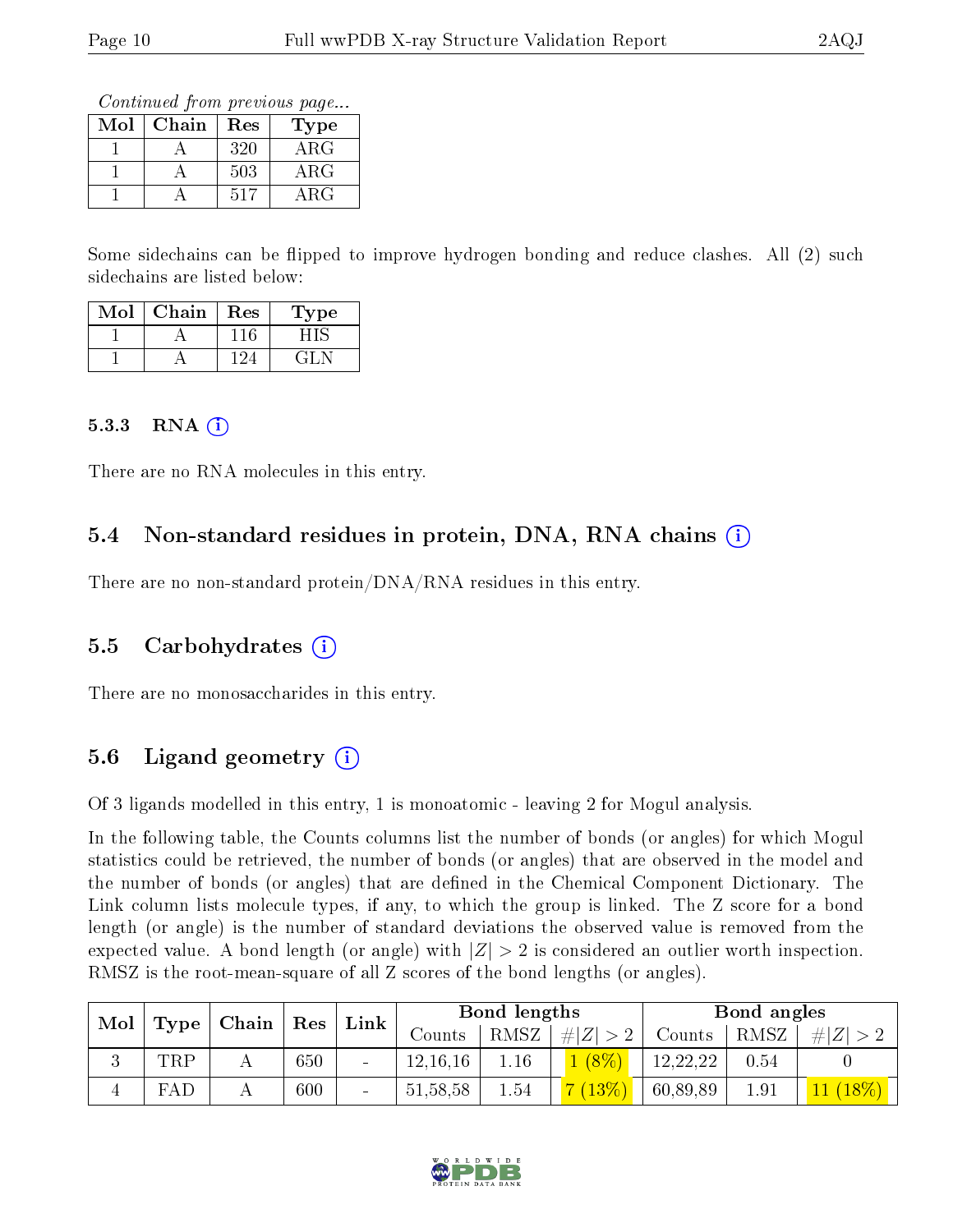In the following table, the Chirals column lists the number of chiral outliers, the number of chiral centers analysed, the number of these observed in the model and the number defined in the Chemical Component Dictionary. Similar counts are reported in the Torsion and Rings columns. '-' means no outliers of that kind were identified.

| Mol |            |         |        | $\top$ Type   Chain   Res   Link   Chirals | <b>Torsions</b>                                       | Rings   |
|-----|------------|---------|--------|--------------------------------------------|-------------------------------------------------------|---------|
|     | <b>TRP</b> | 650     | $\sim$ |                                            | 0/3/8/8                                               | 0/2/2/2 |
|     | FAD        | $600\,$ | $\sim$ |                                            | $\left[ \frac{2}{30} \right] \frac{50}{50}$   0/6/6/6 |         |

All (8) bond length outliers are listed below:

| Mol | Chain | Res | Type | Atoms     | Z    | Observed $(A$ | Ideal(A) |
|-----|-------|-----|------|-----------|------|---------------|----------|
| 4   | А     | 600 | FAD  | $C4X-N5$  | 4.73 | 1.40          | 1.33     |
| 4   | А     | 600 | FAD  | $C10-N1$  | 4.63 | 1.39          | 1.33     |
| 4   | А     | 600 | FAD  | $C2A-NSA$ | 4.24 | 1.38          | 1.32     |
| 4   | А     | 600 | FAD  | $C4-N3$   | 2.98 | 1.38          | 1.33     |
| 4   | А     | 600 | FAD  | $C5X-N5$  | 2.76 | 1.39          | 1.35     |
| 4   | А     | 600 | FAD  | $C2A-N1A$ | 2.57 | 1.38          | 1.33     |
| 3   | А     | 650 | TRP  | $CB-CG$   | 2.49 | 1.58          | 1.51     |
| 4   | А     | 600 | FAD  | $C4X-C10$ | 2.18 | 1.41          | 1.38     |

All (11) bond angle outliers are listed below:

| Mol            | Chain | Res | <b>Type</b> | Atoms                                    | Z       | Observed $(°)$ | $\text{Ideal}({}^o)$ |
|----------------|-------|-----|-------------|------------------------------------------|---------|----------------|----------------------|
| 4              | А     | 600 | FAD         | $C4-N3-C2$                               | 8.47    | 122.29         | 115.14               |
| 4              | А     | 600 | FAD         | N3A-C2A-N1A                              | $-5.37$ | 120.29         | 128.68               |
| 4              | А     | 600 | FAD         | $C4X-C4-N3$                              | $-4.63$ | 117.09         | 123.43               |
| 4              | А     | 600 | FAD         | $C1B-N9A-C4A$                            | $-3.31$ | 120.83         | 126.64               |
| 4              | А     | 600 | FAD         | $O5'-C5'-C4'$                            | 2.90    | 117.10         | 109.36               |
| $\overline{4}$ | A     | 600 | FAD         | $C4X-N5-C5X$                             | 2.90    | 119.67         | 116.77               |
| 4              | А     | 600 | FAD         | $C1'$ -N <sub>10</sub> -C <sub>9</sub> A | 2.79    | 120.49         | 118.29               |
| 4              | А     | 600 | FAD         | $C10-C4X-N5$                             | $-2.53$ | 119.51         | 121.26               |
| 4              | А     | 600 | FAD         | $C5X-C9A-N10$                            | 2.52    | 119.54         | 117.72               |
| 4              | А     | 600 | FAD         | $O4'$ -C4'-C3'                           | 2.35    | 114.81         | 109.10               |
| 4              | А     | 600 | FAD         | $O2'$ -C2'-C1'                           | 2.33    | 115.20         | 109.59               |

There are no chirality outliers.

All (2) torsion outliers are listed below:

| $Mol$   Chain | Res | Type   | Atoms             |
|---------------|-----|--------|-------------------|
|               | 600 | $FA$ D | $O3'-C3'-C4'-O4'$ |
|               | 600 | $FA$ D | $O4B-C4B-C5B-O5B$ |

There are no ring outliers.

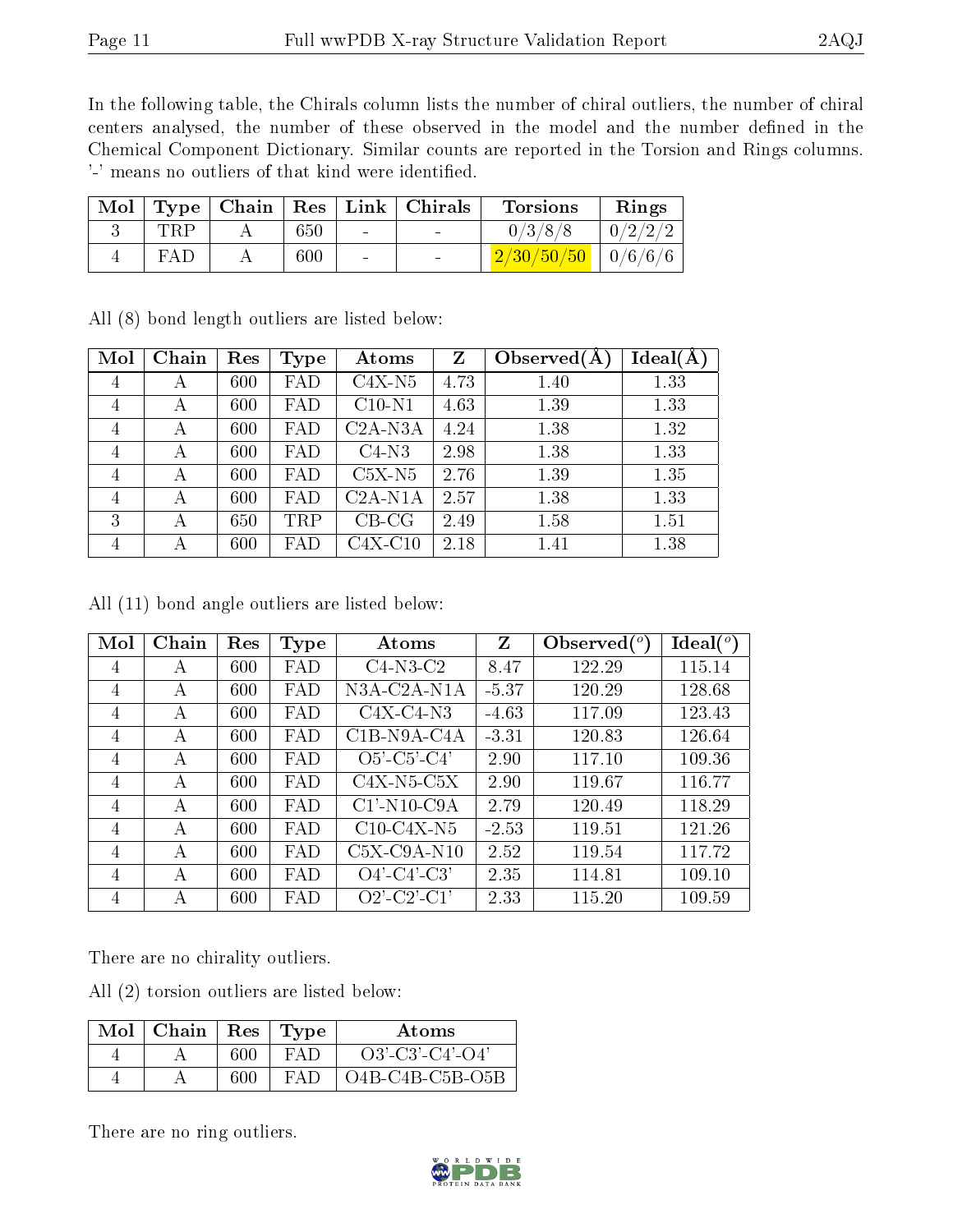|  | 1 monomer is involved in 1 short contact: |  |  |  |  |  |  |
|--|-------------------------------------------|--|--|--|--|--|--|
|--|-------------------------------------------|--|--|--|--|--|--|

|  |     |       | Mol   Chain   Res   Type   Clashes   Symm-Clashes |
|--|-----|-------|---------------------------------------------------|
|  | 600 | I FAD |                                                   |

The following is a two-dimensional graphical depiction of Mogul quality analysis of bond lengths, bond angles, torsion angles, and ring geometry for all instances of the Ligand of Interest. In addition, ligands with molecular weight > 250 and outliers as shown on the validation Tables will also be included. For torsion angles, if less then 5% of the Mogul distribution of torsion angles is within 10 degrees of the torsion angle in question, then that torsion angle is considered an outlier. Any bond that is central to one or more torsion angles identified as an outlier by Mogul will be highlighted in the graph. For rings, the root-mean-square deviation (RMSD) between the ring in question and similar rings identified by Mogul is calculated over all ring torsion angles. If the average RMSD is greater than 60 degrees and the minimal RMSD between the ring in question and any Mogul-identied rings is also greater than 60 degrees, then that ring is considered an outlier. The outliers are highlighted in purple. The color gray indicates Mogul did not find sufficient equivalents in the CSD to analyse the geometry.



### 5.7 [O](https://www.wwpdb.org/validation/2017/XrayValidationReportHelp#nonstandard_residues_and_ligands)ther polymers (i)

There are no such residues in this entry.

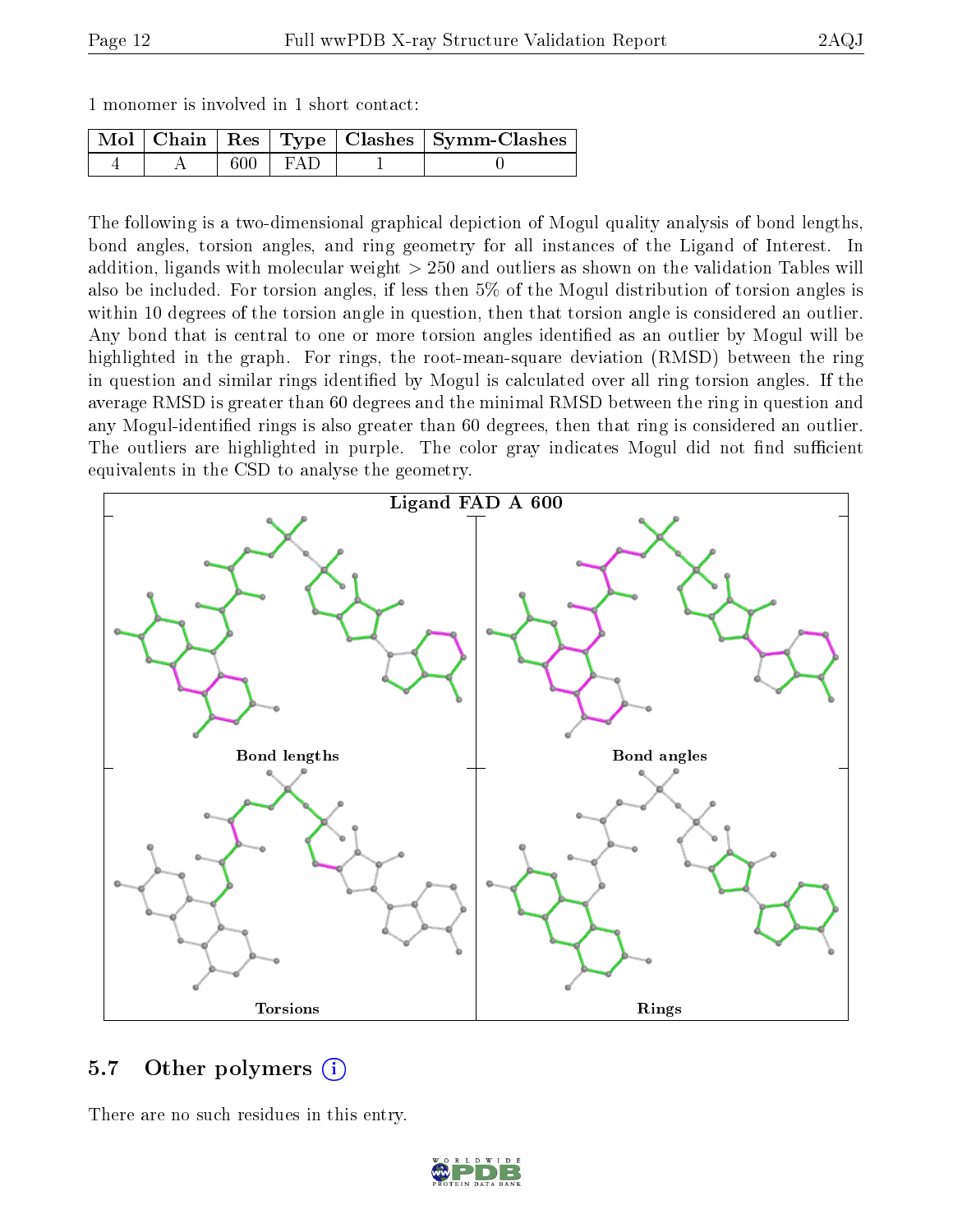## 5.8 Polymer linkage issues (i)

There are no chain breaks in this entry.

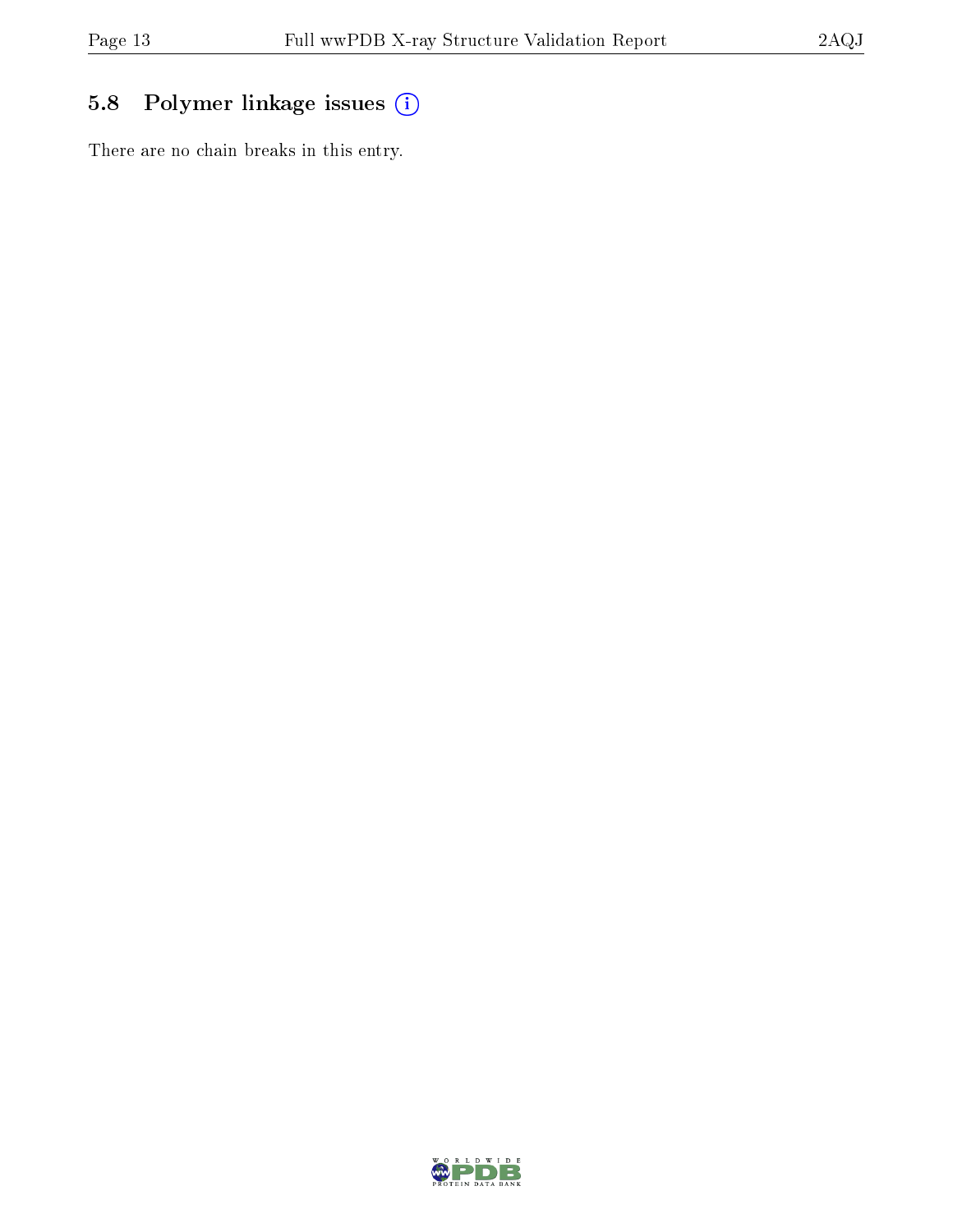## 6 Fit of model and data  $(i)$

## 6.1 Protein, DNA and RNA chains (i)

Unable to reproduce the depositors R factor - this section is therefore empty.

### 6.2 Non-standard residues in protein, DNA, RNA chains (i)

Unable to reproduce the depositors R factor - this section is therefore empty.

### 6.3 Carbohydrates (i)

Unable to reproduce the depositors R factor - this section is therefore empty.

## 6.4 Ligands  $(i)$

Unable to reproduce the depositors R factor - this section is therefore empty.

The following is a graphical depiction of the model fit to experimental electron density of all instances of the Ligand of Interest. In addition, ligands with molecular weight > 250 and outliers as shown on the geometry validation Tables will also be included. Each fit is shown from different orientation to approximate a three-dimensional view.